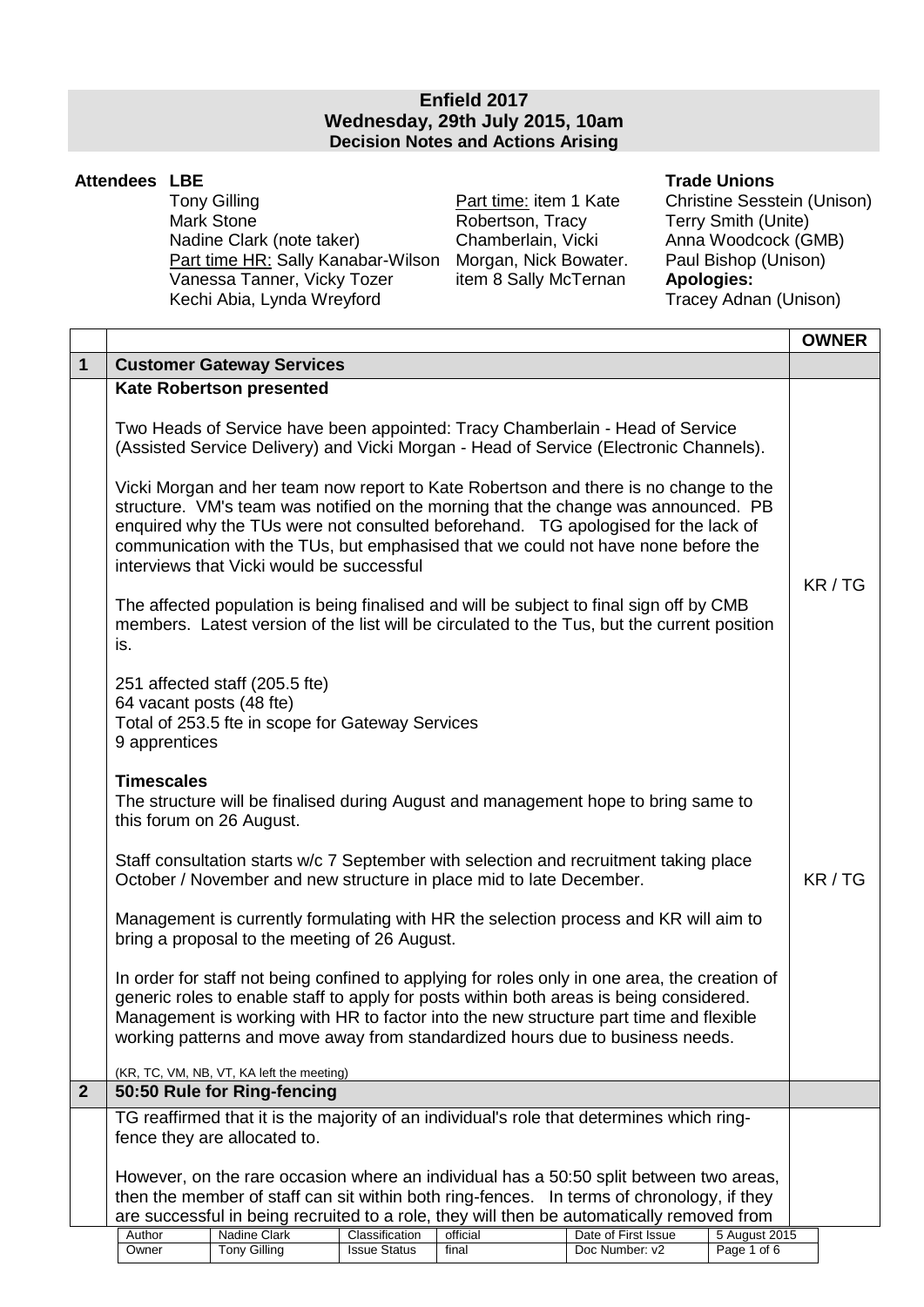|                         |                                                                                                                                                                                                                                                                                                                                                                                                                                                                                                                      | <b>OWNER</b> |
|-------------------------|----------------------------------------------------------------------------------------------------------------------------------------------------------------------------------------------------------------------------------------------------------------------------------------------------------------------------------------------------------------------------------------------------------------------------------------------------------------------------------------------------------------------|--------------|
|                         | the second ring-fence, but the choice of roles to apply for is with the individual. An<br>individual who is 50:50 will enter redeployment at the same time as the wider group of<br>staff in the final ring-fence of which they are part. The TUs advised they are in<br>agreement with this approach.                                                                                                                                                                                                               |              |
| $\mathbf{3}$            | <b>Finance update</b>                                                                                                                                                                                                                                                                                                                                                                                                                                                                                                |              |
|                         | Sally Kanabar-Wilson and Vanessa Tanner                                                                                                                                                                                                                                                                                                                                                                                                                                                                              |              |
|                         | Consultation Meeting Presentation Slides - AW advised she had not received the<br>document. Mike Reynolds to email same.                                                                                                                                                                                                                                                                                                                                                                                             | <b>SKW</b>   |
|                         | There are around 110 posts in the area to be restructured including 18 vacant posts. 92<br>staff are in the affected populated which includes four heads of service and two<br>members of staff on flexible retirement. However, these figures are subject to the<br>outcome of any requests for review made by staff who feel they are in the wrong hub.                                                                                                                                                            |              |
|                         | 15 staff are 50:50<br>• 12 being 50:50 Business Support and Finance<br>• 3 being 50:50 Finance Gateway / Procurement                                                                                                                                                                                                                                                                                                                                                                                                 |              |
|                         | <b>Staff consultation meetings</b> - being held 30 and 31 July. The consultation period will<br>run for 30 days.                                                                                                                                                                                                                                                                                                                                                                                                     |              |
|                         | <b>Options meetings - HR has received 28 requests.</b>                                                                                                                                                                                                                                                                                                                                                                                                                                                               |              |
|                         | Voluntary redundancy - 6 requests are currently being considered by the heads of<br>service. There is possibly one further request.                                                                                                                                                                                                                                                                                                                                                                                  |              |
|                         | <b>Redeployment</b> - staff going on redeployment from 3 August (83 staff) not including the<br>3 staff on 50:50 (Finance Gateway / Procurement) or flexible retirees.                                                                                                                                                                                                                                                                                                                                               |              |
|                         | Staff are classified as being at risk at the start of the formal consultation if they have<br>been identified for only one hub and they are not on secondments to posts that are<br>outside the Finance ringfence and continuing beyond the Finance hub commencement<br>date (mid October).                                                                                                                                                                                                                          |              |
|                         | CS requested clarification on where the Housing Payments Team structure sits. The<br>staff have been informed they will sit in one area and then informed it will be another<br>area. Meet and greet invitations were sent then withdrawn. The TUs and staff are<br>unhappy with the situation.                                                                                                                                                                                                                      |              |
|                         | MS responded that the team could sit in three areas. Originally Exchequer Services<br>٠<br>were to be included along with the Finance review and the Housing Payment Teams<br>would sit in Exchequer Services and therefore staff received meeting invites.<br>Exchequer Services are now not part of the current Finance review so the meeting<br>invites were withdrawn. The reason for the change was explained to the line<br>manager but it appears the information was not disseminated to staff. TG to follow | TG           |
|                         | up with the line manager to address.                                                                                                                                                                                                                                                                                                                                                                                                                                                                                 |              |
|                         | MS will double check the series of events and confirm same to the TUs.                                                                                                                                                                                                                                                                                                                                                                                                                                               | <b>MS</b>    |
| $\overline{\mathbf{4}}$ | (SKW & VT left the meeting)<br><b>Directorate structures</b>                                                                                                                                                                                                                                                                                                                                                                                                                                                         |              |
|                         | No restructures to report on.                                                                                                                                                                                                                                                                                                                                                                                                                                                                                        |              |
|                         | Section 118 notices are issued every three months but one was not issued in July as                                                                                                                                                                                                                                                                                                                                                                                                                                  | TG           |
|                         |                                                                                                                                                                                                                                                                                                                                                                                                                                                                                                                      |              |

| Author | Clark<br>Nadine | Classification | <br>official | $-$<br>First<br>Date<br>Issue<br>. ot ' | 2015<br>August |
|--------|-----------------|----------------|--------------|-----------------------------------------|----------------|
| Owner  | Gilling         | Status         | $\cdot$      | Number: v2                              | of 6           |
|        | l onv           | Issue          | final        | Doc                                     | Page           |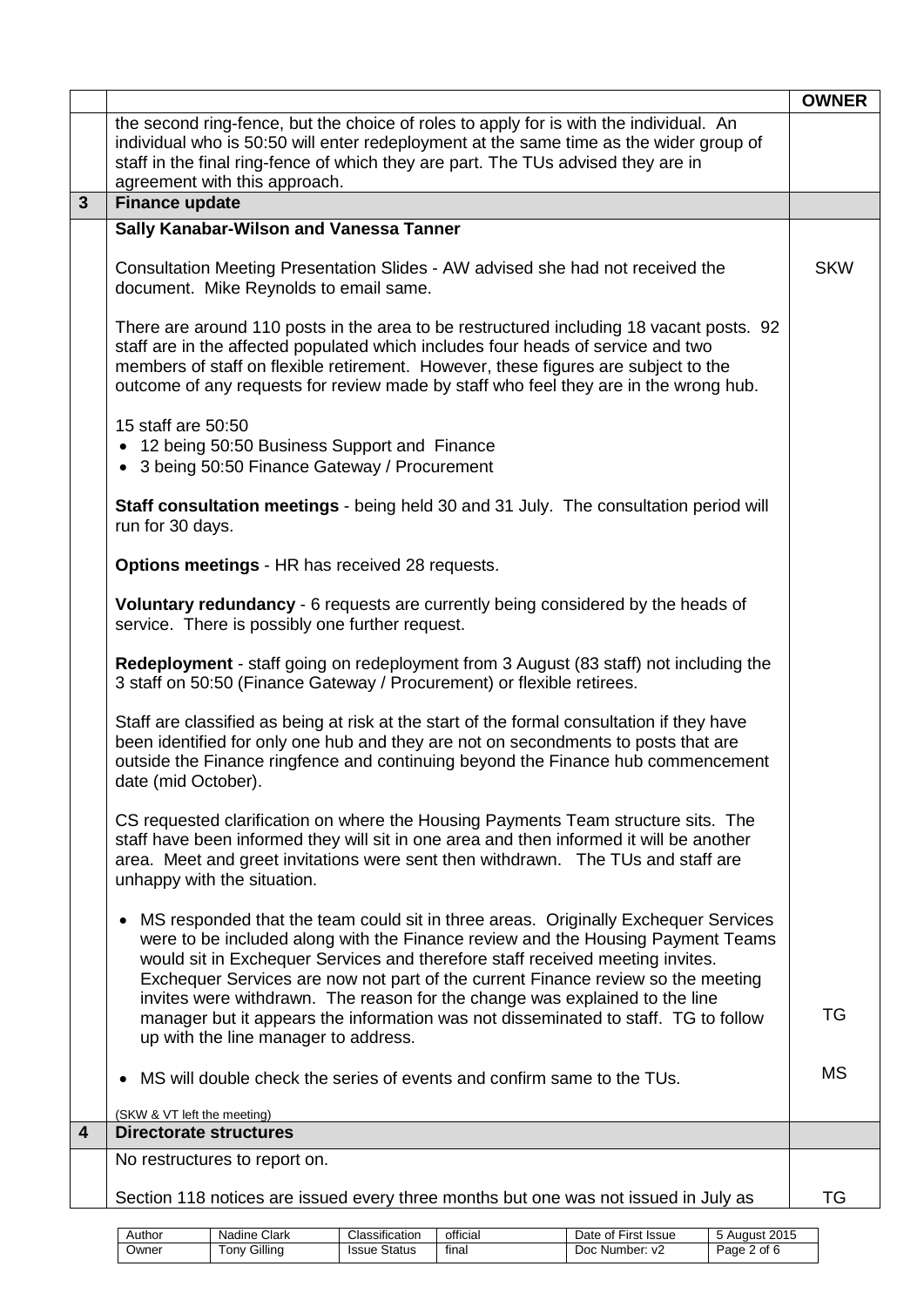|                 |                                                                                                                                                                                                                                                                                                                                                                                                                                                                                          | <b>OWNER</b> |
|-----------------|------------------------------------------------------------------------------------------------------------------------------------------------------------------------------------------------------------------------------------------------------------------------------------------------------------------------------------------------------------------------------------------------------------------------------------------------------------------------------------------|--------------|
|                 | the numbers were not going to exceed 20 but will exceed 20 between 1 August to end<br>October. A letter will be issued to the TUs tomorrow.                                                                                                                                                                                                                                                                                                                                              |              |
| $5\overline{)}$ | <b>Business Support</b>                                                                                                                                                                                                                                                                                                                                                                                                                                                                  |              |
|                 | <b>Lynda Wreyford presented</b>                                                                                                                                                                                                                                                                                                                                                                                                                                                          |              |
|                 | 79 requests for voluntary redundancy have been received. All have been agreed<br>except one request where an extended leave date has been requested by the service<br>manager to accommodate business needs and an appropriate termination date will be<br>agreed shortly. Notices will be issued on 19 August and staff will then work their<br>individual notice period - the latest notice period will run up to 17 November.                                                         |              |
|                 | LW has received a number of complaints from staff who are unhappy at having to work<br>their period notice, when staff within the PDP hub were not required to do so.                                                                                                                                                                                                                                                                                                                    |              |
|                 | 3 or 4 staff have complained that PILON was promised at the options review meeting<br>but this has not been the case. Earlier communications indicated that no decision had<br>been made with regard to PILON which would be subject to business needs.                                                                                                                                                                                                                                  |              |
|                 | It has been agreed that 3 staff on long term sickness absence, with no prospect of a<br>return will receive PILON.                                                                                                                                                                                                                                                                                                                                                                       |              |
|                 | PB stated that the case for PILON across the whole hub does not stand and requested<br>details of what duties in the hub necessitated staff having to work their notice period.<br>MS explained that there are budget reports to be produced, procurement to pay<br>processes, financial monitoring requirements to be met.                                                                                                                                                              |              |
|                 | <b>Timescales</b><br>The assessment process has started and will run through to the end of next week.                                                                                                                                                                                                                                                                                                                                                                                    |              |
|                 | Deadline for applications is 2 August for MM posts and 7 August for the other officer<br>posts.                                                                                                                                                                                                                                                                                                                                                                                          |              |
|                 | Interviews 11 - 14 August for Team Leaders, 24 August - 4 September for other officer<br>roles, with the possibility of an extension to 11 September if we need to accommodate<br>staff on agreed leave during the earlier period.                                                                                                                                                                                                                                                       |              |
|                 | <b>Fixed term contracts</b><br>A small group of staff on fixed term contracts expiring before the end of September<br>were excluded from the initial ring-fence. Due to the higher than expected interest in<br>redundancy options, these employees have been informed that there may be a<br>possibility of some posts being available at the end of the ring-fenced recruitment and<br>have been invited to apply and undertake assessments, for possible BS posts in<br>redeployment. |              |
|                 | Redeployment<br>A number of staff have been successful in securing redeployment roles in other areas.<br>Staff successful for a redeployment role are usually placed on a six week trial period<br>and they will have the option to compete for posts in the Business Support hub during                                                                                                                                                                                                 |              |

| their trial period if they wish. Once appointed to the redeployed post they will no longer |        |                     |                     |          |                     |               |
|--------------------------------------------------------------------------------------------|--------|---------------------|---------------------|----------|---------------------|---------------|
|                                                                                            | Author | Nadine Clark        | Classification      | official | Date of First Issue | 5 August 2015 |
|                                                                                            | Owner  | <b>Tony Gilling</b> | <b>Issue Status</b> | final    | Doc Number: v2      | Page 3 of 6   |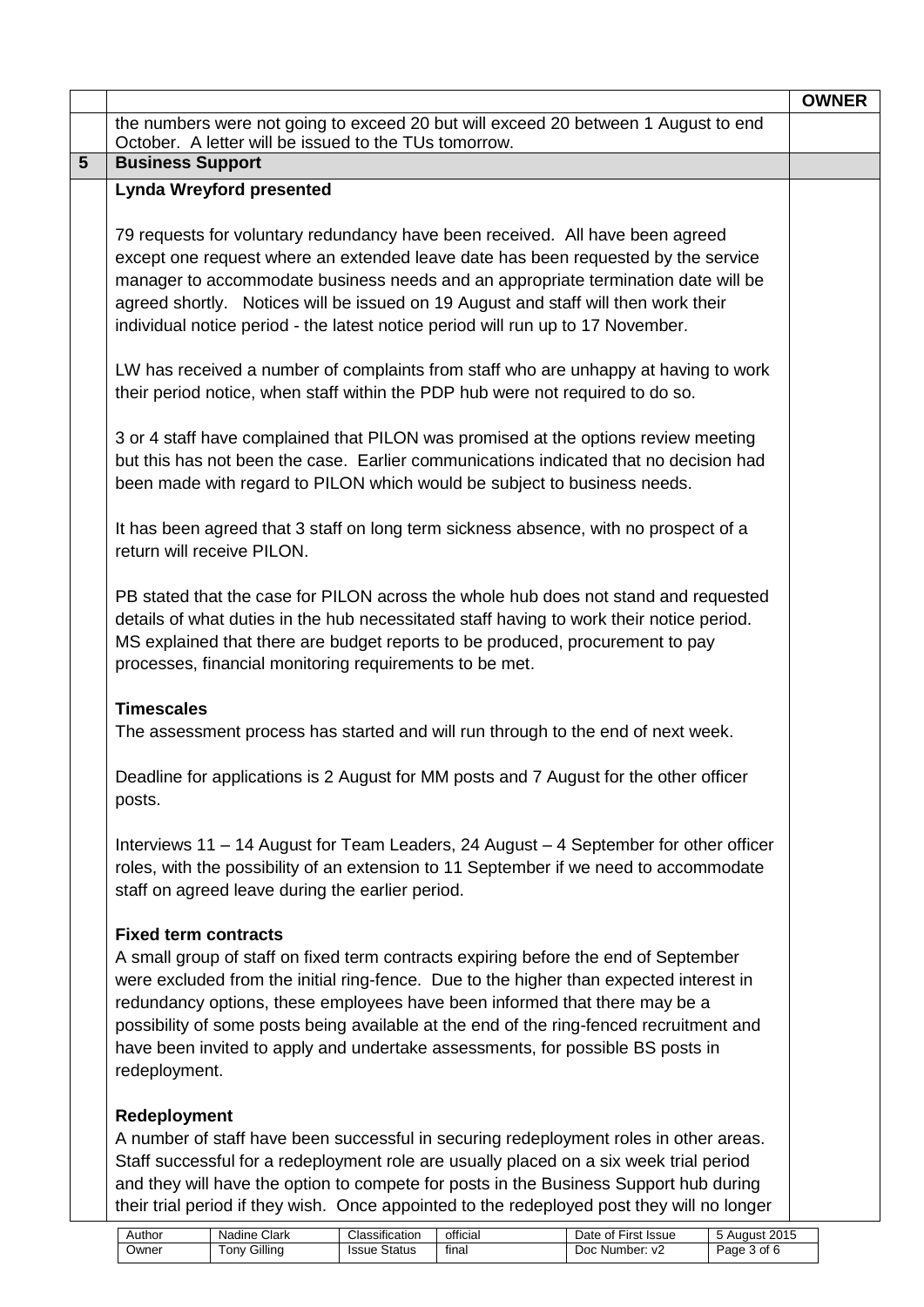|                |                                                                                      |                                                                                      |                                       |                                                                        |                                                                                                                                                                                                                                                                                                                                                                                                                                                                                                                                                                                                                                                                                                                           |                              | <b>OWNER</b> |
|----------------|--------------------------------------------------------------------------------------|--------------------------------------------------------------------------------------|---------------------------------------|------------------------------------------------------------------------|---------------------------------------------------------------------------------------------------------------------------------------------------------------------------------------------------------------------------------------------------------------------------------------------------------------------------------------------------------------------------------------------------------------------------------------------------------------------------------------------------------------------------------------------------------------------------------------------------------------------------------------------------------------------------------------------------------------------------|------------------------------|--------------|
|                |                                                                                      |                                                                                      |                                       | be entitled to compete for posts within the Business Support hub.      |                                                                                                                                                                                                                                                                                                                                                                                                                                                                                                                                                                                                                                                                                                                           |                              |              |
|                | (LW left the meeting)                                                                |                                                                                      |                                       |                                                                        | Business Support outcome will be discussed at the meeting of 23 September.                                                                                                                                                                                                                                                                                                                                                                                                                                                                                                                                                                                                                                                |                              | <b>TG</b>    |
| $6\phantom{1}$ |                                                                                      | Minutes of the last meeting 15 July 2015                                             |                                       |                                                                        |                                                                                                                                                                                                                                                                                                                                                                                                                                                                                                                                                                                                                                                                                                                           |                              |              |
|                | <b>Communications</b>                                                                |                                                                                      |                                       | • TUs to be included in the circulation of affected population lists.  |                                                                                                                                                                                                                                                                                                                                                                                                                                                                                                                                                                                                                                                                                                                           |                              | <b>MS</b>    |
|                | • July Staff Seminar                                                                 | TG to forward the Q/As to the TUs.                                                   |                                       |                                                                        |                                                                                                                                                                                                                                                                                                                                                                                                                                                                                                                                                                                                                                                                                                                           |                              | <b>TG</b>    |
|                |                                                                                      | • TU access to the Enfield Eye<br>MS agreed to arrange TU access to the Enfield Eye. |                                       |                                                                        |                                                                                                                                                                                                                                                                                                                                                                                                                                                                                                                                                                                                                                                                                                                           |                              | <b>MS</b>    |
|                | <b>Business Support</b>                                                              |                                                                                      |                                       |                                                                        | Following a review of scale 4 posts in the new structure the roles warrant to be graded<br>as scale 5, however this was subject to sign off. TG to obtain an update from LW.                                                                                                                                                                                                                                                                                                                                                                                                                                                                                                                                              |                              | TG           |
|                |                                                                                      | with five London boroughs.                                                           |                                       | • BN to be invited to the next meeting to provide further information. | Potential joint procurement for some social care services - Enfield in discussion                                                                                                                                                                                                                                                                                                                                                                                                                                                                                                                                                                                                                                         |                              | TG           |
|                |                                                                                      | Ernst & Young doing in HHASC Strategy & Resources                                    |                                       | Resources for the next four months and how much is it costing?'        | PB requested further detail to the response provided by MS at the meeting of 15 July on<br>the question tabled by the TUs 'What is Ernst & Young doing in HHASC Strategy &                                                                                                                                                                                                                                                                                                                                                                                                                                                                                                                                                |                              |              |
|                |                                                                                      | Response provided by MS on 15 July:-                                                 |                                       |                                                                        |                                                                                                                                                                                                                                                                                                                                                                                                                                                                                                                                                                                                                                                                                                                           |                              |              |
|                |                                                                                      |                                                                                      |                                       | regarding our longer term procurement and commissioning model.         | Response covered in the circulated document and further verbal detail provided by MS.<br>MS stated that this was a pilot and there will be no changes to staff terms and<br>conditions, no reduction in staff numbers and no TUPE situation. Enfield will be<br>bringing in additional skills, knowledge and support from Ernst & Young to maximise the<br>successful delivery of the £5.7m savings identified within this year's budget savings<br>from improved procurement and commissioning activity relating to HHASC. This is a 4<br>month pilot and the pilot is designed to show if the model will work. If the model is<br>successful then Enfield will be likely to extend and look at a formal tender exercise |                              |              |
|                |                                                                                      |                                                                                      |                                       | procurement plan. Early feedback from frontline staff has been good.   | MS advised that LBE wants to move away from departmental teams and pull together<br>procurement from across the authority as previously advised. Ernst & Young is heading<br>up a HHASC efficiency team on a four month pilot and is co-ordinating a forward                                                                                                                                                                                                                                                                                                                                                                                                                                                              |                              |              |
|                |                                                                                      | meeting. Bindi Nagra will be invited to attend for this item.                        |                                       |                                                                        | E2017 is working with the team and Ernst & Young to define the success criteria of the<br>four month pilot. PB was concerned at the standard of care Enfield delivers to its<br>customers. It was agreed that MS will bring the success criteria details to the next                                                                                                                                                                                                                                                                                                                                                                                                                                                      |                              | TG / MS      |
|                | <b>Web Team restructure</b><br>Tim Kidd will be invited to the meeting of 12 August. |                                                                                      |                                       |                                                                        |                                                                                                                                                                                                                                                                                                                                                                                                                                                                                                                                                                                                                                                                                                                           |                              | TG           |
|                | <b>IT restructure</b>                                                                |                                                                                      |                                       |                                                                        |                                                                                                                                                                                                                                                                                                                                                                                                                                                                                                                                                                                                                                                                                                                           |                              | TG / MS      |
|                |                                                                                      |                                                                                      |                                       |                                                                        | The timeline needs to be agreed and will be brought to a future meeting by MS.                                                                                                                                                                                                                                                                                                                                                                                                                                                                                                                                                                                                                                            |                              |              |
|                | Author<br>Owner                                                                      | Nadine Clark<br><b>Tony Gilling</b>                                                  | Classification<br><b>Issue Status</b> | official<br>final                                                      | Date of First Issue<br>Doc Number: v2                                                                                                                                                                                                                                                                                                                                                                                                                                                                                                                                                                                                                                                                                     | 5 August 2015<br>Page 4 of 6 |              |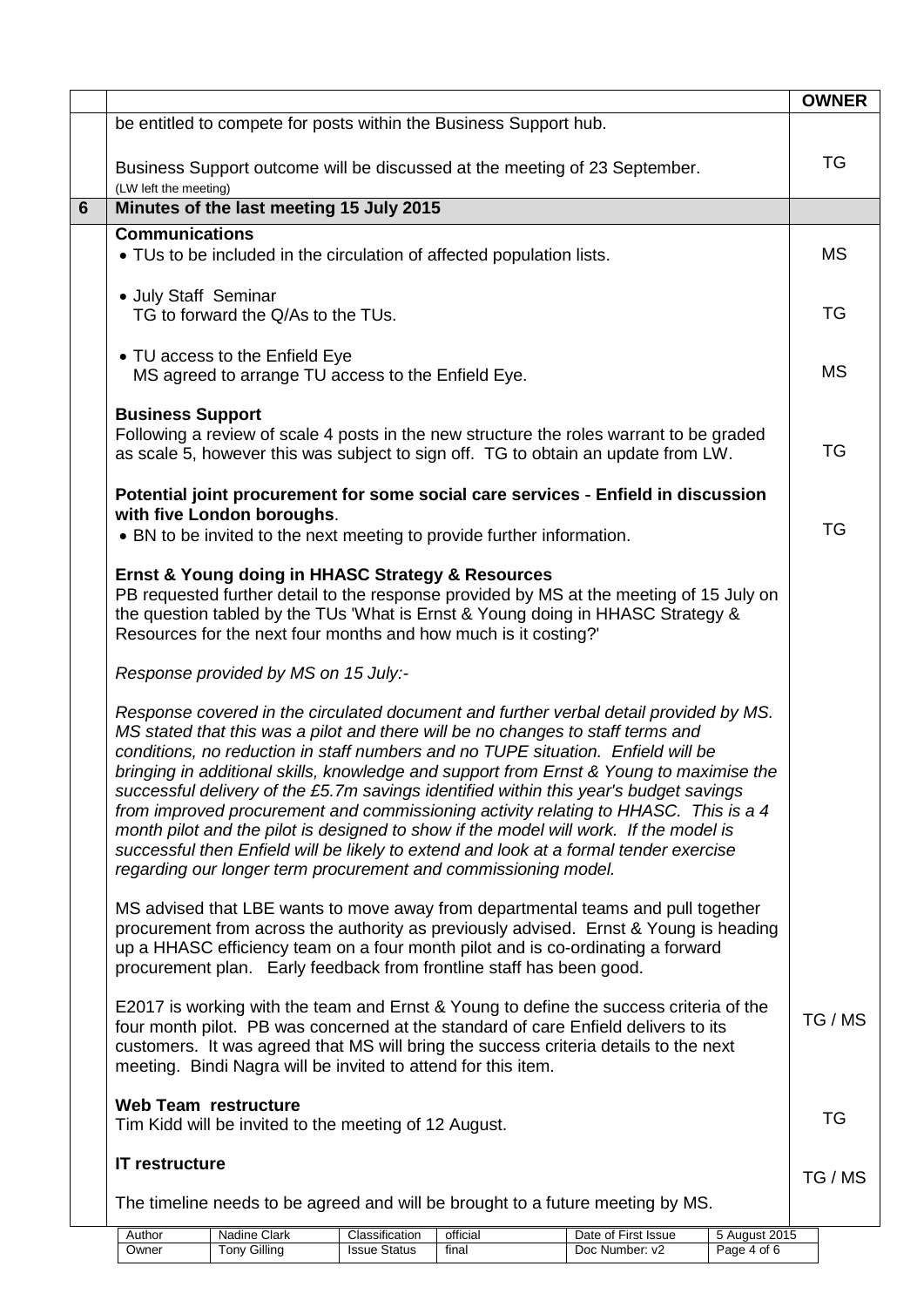|   |                                                                                                                  |                                                        |                                       |                                                                             |                                                                                                                                                                                                                                                                                                                                                    |                              | <b>OWNER</b>       |
|---|------------------------------------------------------------------------------------------------------------------|--------------------------------------------------------|---------------------------------------|-----------------------------------------------------------------------------|----------------------------------------------------------------------------------------------------------------------------------------------------------------------------------------------------------------------------------------------------------------------------------------------------------------------------------------------------|------------------------------|--------------------|
|   |                                                                                                                  | <b>Tenancy and Estate Management review</b>            |                                       |                                                                             | The consultation period finishes end of August and in early September HR and<br>management will be able to assess if voluntary redundancy requests can be agreed.<br>Redeployment possibilities will also be reviewed in early September with a view to<br>offering opportunities elsewhere and it was agreed that any staff who are interested in |                              |                    |
|   | ensure this is the case.                                                                                         |                                                        |                                       |                                                                             | apply for redundancy in these areas will be considered in the light of the ability to offer a<br>redeployment opportunity for a member of staff at risk elsewhere in the Council. TG to                                                                                                                                                            |                              | TG                 |
|   |                                                                                                                  | Tenancy and Estate Management review.                  |                                       |                                                                             | Ann Otesanya to attend this forum in early September to provide feedback on the                                                                                                                                                                                                                                                                    |                              | TG                 |
| 8 | <b>Assessment Hub</b>                                                                                            |                                                        |                                       |                                                                             |                                                                                                                                                                                                                                                                                                                                                    |                              |                    |
|   |                                                                                                                  | Sally McTernan presented this item                     |                                       |                                                                             |                                                                                                                                                                                                                                                                                                                                                    |                              |                    |
|   |                                                                                                                  |                                                        |                                       |                                                                             | The vision is to have all functions of Assessment to come under one remit and wherever<br>possible IT enabled for a single approach to the assessment in the cluster or group.<br>80% of customers will be able to self-serve and 20% will need a face to face approach.                                                                           |                              |                    |
|   | The IT systems are:                                                                                              |                                                        |                                       | and therefore removing the need for customers to provide information again. | • Single View of Customer - this allows all teams to share information on customers<br>• Single View of Debt - all information on debt can be viewed and a sensible approach<br>to help the individual manage their debt through a payment plan can be agreed.                                                                                     |                              |                    |
|   |                                                                                                                  |                                                        |                                       | not have to provide information previously provided to officers.            | The IT information will flow through the hub which means the face to face customer will                                                                                                                                                                                                                                                            |                              |                    |
|   | There are three headings: Financial Assessment, People Assessment and Income &<br>Debt.                          |                                                        |                                       |                                                                             |                                                                                                                                                                                                                                                                                                                                                    |                              |                    |
|   |                                                                                                                  |                                                        |                                       |                                                                             | There will be three heads of service to manage the three key work streams - target date<br>for implementation is September. An interim management structure will be in place<br>following the consultation process and before the heads of service are appointed.                                                                                  |                              |                    |
|   | service.                                                                                                         |                                                        |                                       |                                                                             | SMcT will table at the next meeting a selection process proposal for the three heads of                                                                                                                                                                                                                                                            |                              | TG/<br><b>SMcT</b> |
|   |                                                                                                                  | There will be a phased delivery of the Assessment Hub: |                                       |                                                                             |                                                                                                                                                                                                                                                                                                                                                    |                              |                    |
|   |                                                                                                                  | developing a new structure.                            |                                       |                                                                             | • Phase 1 - will bring teams together the interim management structure reporting to<br>SMcT. This will happen during August and subsequent to this, staff will be involved in                                                                                                                                                                      |                              |                    |
|   | (MS left the meeting)                                                                                            |                                                        |                                       |                                                                             |                                                                                                                                                                                                                                                                                                                                                    |                              |                    |
|   | • Phase 2 - covers the period October 2015 to March 2016 when IT systems will be<br>delivered.                   |                                                        |                                       |                                                                             |                                                                                                                                                                                                                                                                                                                                                    |                              |                    |
|   | John Wilkes House - SMcT advised that new agency staff have been taken on to help<br>clear the backlog of cases. |                                                        |                                       |                                                                             |                                                                                                                                                                                                                                                                                                                                                    |                              |                    |
|   | SMcT to be invited to future meetings to present updates on the Assessment Hub.                                  |                                                        |                                       |                                                                             |                                                                                                                                                                                                                                                                                                                                                    | TG                           |                    |
| 8 | (Sally McTernan left the meeting)<br>Any other business                                                          |                                                        |                                       |                                                                             |                                                                                                                                                                                                                                                                                                                                                    |                              |                    |
|   | $\bullet$ PB item                                                                                                |                                                        |                                       |                                                                             |                                                                                                                                                                                                                                                                                                                                                    |                              |                    |
|   | Author<br>Owner                                                                                                  | Nadine Clark<br><b>Tony Gilling</b>                    | Classification<br><b>Issue Status</b> | official<br>final                                                           | Date of First Issue<br>Doc Number: v2                                                                                                                                                                                                                                                                                                              | 5 August 2015<br>Page 5 of 6 |                    |